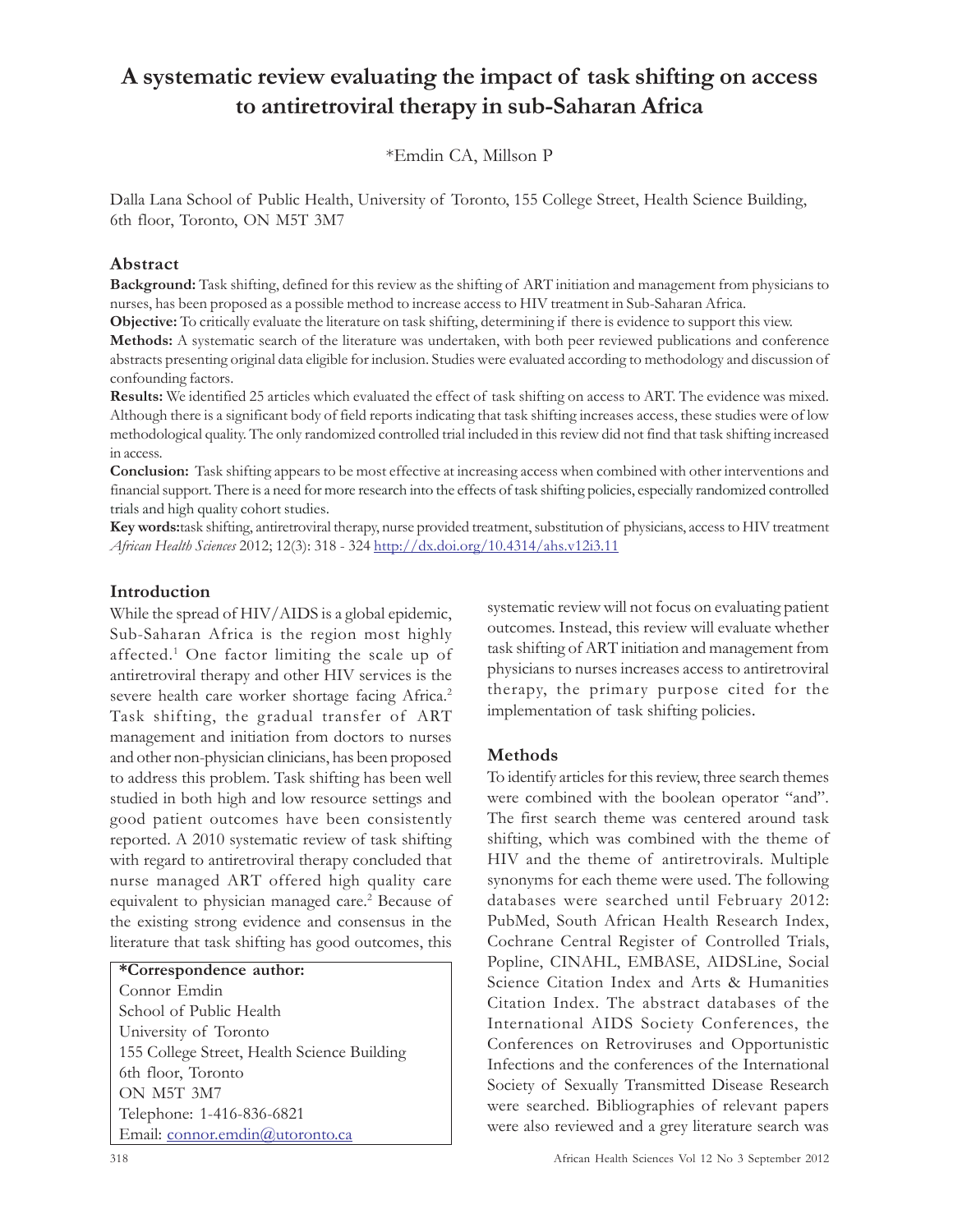conducted. Literature had to be applicable to Sub-Saharan Africa or low resource settings and had to measure access to antiretroviral therapy. Patient enrollment was used as the primary indicator of access while wait times, workforce and loss to follow up were evaluated as secondary measures of access. Articles identified as relevant to access to ART were evaluated for quality according to methodology and discussion of confounding factors.

# **Results**

# **Search Process**

Following search and screening, twenty-five studies were chosen for inclusion in the review. (Figure 1) Due to the heterogenous nature of the results, a quantitative meta-analysis would have been inappropriate. Instead, a qualitative synthesis was used to evaluate the existing evidence.

# **Table 1: Characteristics of studies considered in this systematic review**

| Location<br>Source                     |                 | <b>Size</b>      | Design/ Measurement Outcomes |                                                                                                                                                                                                   | Methodological limitations                                                                          |
|----------------------------------------|-----------------|------------------|------------------------------|---------------------------------------------------------------------------------------------------------------------------------------------------------------------------------------------------|-----------------------------------------------------------------------------------------------------|
| Assefa et al. 2011 <sup>9</sup>        |                 | 184978           | up                           | Ethiopia Cohort/ Loss to follow Nurse managed care reduced<br>loss to follow up but there<br>was a high cost for training<br>and mentorship                                                       | Facilities were not selected<br>randomly, loss to follow up<br>was not investigated                 |
| Bedelu et al. 2007 <sup>16</sup> South | Africa          | 1025             | Cohort/ Enrollment           | Task shifting policies doubled Many other program<br>enrollment                                                                                                                                   | improvements used                                                                                   |
| Bemelmans et<br>al. 2010 <sup>15</sup> | Malawi          | 23 3 61          | Cohort/ Enrollment           | Task shifting double<br>enrollment to 23 361 patients, improvements used<br>allowed for universal access with<br>in Thylolo, Malawi                                                               | Many other program                                                                                  |
| Brennan et al.<br>$2011^{11}$          | South<br>Africa | Cohort/<br>2772  | up                           | Loss to follow Down referral to nurse<br>managed treatment resulted<br>in reduced loss to follow up<br>rates                                                                                      | Single clinic examined                                                                              |
| Cohen et al.<br>200919                 | Lesotho         | 13 24 3          | Cohort/ Enrollment           | Annual enrollment doubled<br>from 2006 to 2008 with no<br>increase in human resources<br>through task shifting                                                                                    | Other improvements<br>including early initiation of<br>ART, external funding                        |
| Fairall et al.<br>2012 <sup>27</sup>   | South<br>Africa | RCT/<br>15 5 71  | Enrollment                   | No significant reduction<br>in waiting list mortality<br>for task shifting clinics (HR<br>$= 0.92$ for death, p=0.53)                                                                             | Only 26% of patients in the<br>nurse cohort were initiated by a<br>nurse                            |
| Fredlund et al.<br>200722              | South<br>Africa | 1311             | Cohort/ Enrollment           | Decentralization to a primary<br>clinic improved access,<br>nurse initiation of ART prev-<br>ented waiting lists                                                                                  | Decentralization and<br>community support were used                                                 |
| Hartman et al.<br>$2011^{13}$          |                 | 80 000           | Ethiopia Cohort/ Enrollment  | Nurse managed ART services<br>provided to 80 000 people,<br>loss to follow up rate is 9%<br>compared to 20% nationally                                                                            | Not peer reviewed, no<br>comparison group, significant<br>external funding<br>Not peer reviewed, no |
| Hulela et al.<br>2008 <sup>24</sup>    |                 | 20 000           | Botswana Cohort/ Enrollment  | Task shifting increased access to comparison group or<br>ART, allowed 20 000 patients<br>to receive treatment at rural<br>clinics                                                                 | discussion of confounding<br>factors                                                                |
| Humphreys et<br>al. 2010 <sup>7</sup>  |                 | 474              | up                           | Swaziland Cohort/ Loss to follow Nurse managed ART resulted Decentralization also present<br>in increased clinic attendance and<br>retention                                                      |                                                                                                     |
| Ivers et al.<br>$2011^{21}$            | Haiti           | Survey/<br>11114 | Enrollment                   | 11 114 people were enrolled in External funding,<br>ART therapy over five years<br>using a task shifting model;<br>Currently no waiting lists for<br>treatment; Low rates of loss to<br>follow up | observational study                                                                                 |

African Health Sciences Vol 12 No 3 September 2012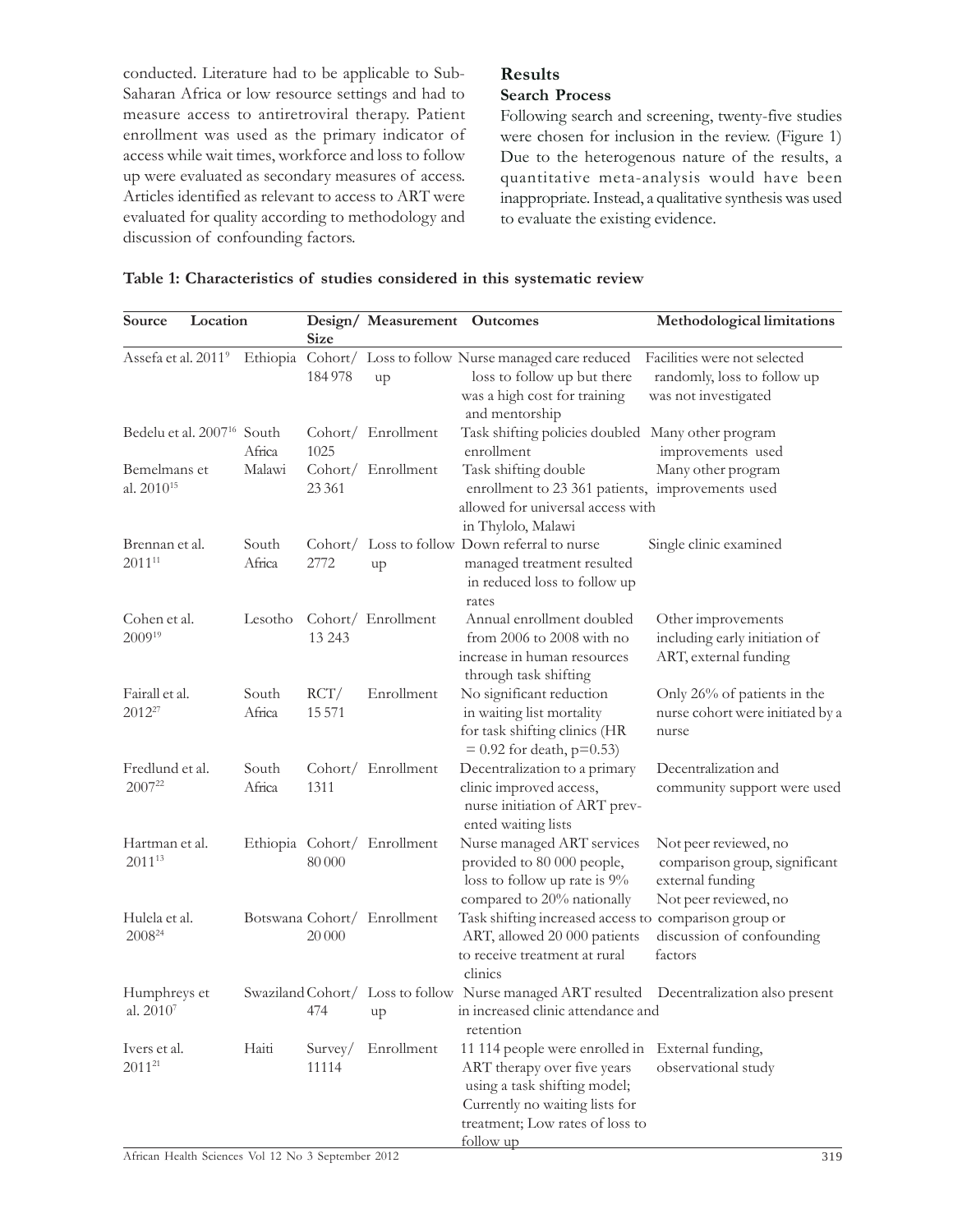Continuation of table 1

| Source                                     | Location   | Design/          | Measurement        | <b>Outcomes</b>                                                              | Methodological limitations                          |
|--------------------------------------------|------------|------------------|--------------------|------------------------------------------------------------------------------|-----------------------------------------------------|
|                                            |            | <b>Size</b>      |                    |                                                                              |                                                     |
| Iwu et al. Nigeria                         |            | Cohort/          | Wait               | Wait times decreased by 62%,                                                 | Not peer reviewed, no                               |
| 2010 <sup>5</sup>                          |            |                  | times              | physician workload decreased<br>by 41%                                       | comparison group                                    |
| Kamiru                                     | Swaziland  |                  | Cohort/ Enrollment | Establishments of 7 clinics                                                  | Not peer reviewed, no                               |
| et al. 2010 <sup>26</sup>                  |            | 534              |                    | with nurse ART management                                                    | comparison group,                                   |
|                                            |            |                  |                    | allowed for the enrollment of<br>534 patients                                | decentralization also present                       |
| Loubiere                                   | Cameroon   | Survey/          | Enrollment         | Patients were less likely to be                                              | Survey, confounding factors,                        |
| et al. 2009 <sup>23</sup>                  |            | 2566             |                    | treated in central hospitals                                                 | different forms of task                             |
|                                            |            |                  |                    | lacking a task shifting policy                                               | shifting used                                       |
| McGuire                                    | Malawi     | Cohort/          |                    | Loss to follow Nurse managed care resulted in Not peer reviewed, possible    |                                                     |
| et al. 2011 <sup>8</sup>                   |            | 10822            | up                 | reduced loss to follow up                                                    | confounding factors not<br>described                |
| Morris et                                  | Zambia     |                  | Cohort/ Enrollment | Task shifting allowed for the                                                | Significant external funding,                       |
| al. 2009 <sup>18</sup>                     |            | 71 000           |                    | enrollment of 71 000 patients<br>over 19 urban sites.                        | intensive use of resources                          |
| Namugrw- Uganda                            |            |                  | Cohort/ Enrollment | Training of two nurses at a                                                  | Not peer reviewed, no                               |
| ere et al.                                 |            | 1992             |                    | clinic resulted in enrollment                                                | comparison group, only a                            |
| 2011 <sup>25</sup>                         |            |                  |                    | increasing by 19.7%                                                          | single clinic                                       |
| O'Brien et Rwanda<br>al. 2008 <sup>6</sup> |            | 3194             | Modeling/Workforce | Task shifting would reduce<br>Rwanda's increase in national                  | Not peer reviewed, model<br>based off of three non- |
|                                            |            |                  |                    | physician capacity to reach its                                              | representative clinics                              |
|                                            |            |                  |                    | ART targets by 41%                                                           |                                                     |
| O'Connect                                  | South      | Cohort/          |                    | Loss to follow Retention at a nurse managed                                  | No comparison site, other                           |
| et al. 2011 <sup>14</sup> Africa           |            | 3361             | up                 | down referral site in                                                        | improvements including                              |
|                                            |            |                  |                    | Johannesburg was 95%                                                         | decentralization                                    |
| Sherr et                                   | Mozambique | Cohort/          | Enrollment         | Facilities providing ART were                                                | No comparison group                                 |
| al. 2009 <sup>20</sup>                     |            | 6000             |                    | able to triple within six months,                                            |                                                     |
| Shumbusho Rwanda                           |            | Cohort/          |                    | Loss to follow Patient retention in three nurse No comparison site, patients |                                                     |
| et al. 2009 <sup>12</sup>                  |            | 3194             | up                 | managed clinics (89%)                                                        | were followed for relatively                        |
|                                            |            |                  |                    | was comparable to national                                                   | short periods                                       |
|                                            |            |                  |                    | average for similar size clinics<br>(87%)                                    |                                                     |
| Wanyenze Uganda                            |            | Time-motion Wait |                    | Waiting time was longest a                                                   | Only compared one nurse                             |
| et al. 2010 <sup>3</sup>                   |            | study/689        | times              | nurse managed clinics, nurses                                                | managed clinic to two                               |
|                                            |            |                  |                    | spent twice the time with                                                    | physician managed clinics                           |
|                                            |            |                  |                    | patients compared with doctors,<br>task shifting may not be efficient        |                                                     |
|                                            |            |                  |                    | in terms of time                                                             |                                                     |
| Were et al. Kenya                          |            | Cohort/          |                    | Loss to follow Clinics with task shifting had                                | Not peer reviewed, two clinics,                     |
| $2011^{10}$                                |            | 11800            | up                 | an18% decreased risk of                                                      | did not separate death from                         |
|                                            |            |                  |                    | death/LTFU                                                                   | loss to follow up                                   |
| Udegboka Nigeria                           |            | Cohort/          | Wait               | Average wait time reduced                                                    | Not peer reviewed, no                               |
| et al. 2009 <sup>4</sup>                   |            |                  | times              | from ten hours                                                               | comparison group, only one                          |
|                                            |            |                  |                    | to six hours through task                                                    | district hospital considered                        |
|                                            |            |                  |                    | shifting                                                                     |                                                     |
| Zachariah South                            |            | Cohort/          | Enrollment         | When task shifting from                                                      | Inconclusive, confounding                           |
| et al. 2009 <sup>17</sup> Africa           |            | 1634             |                    | doctors to nurses in Lusikisiki factors not described in paper               |                                                     |
|                                            |            |                  |                    | was reversed, ART initiation rates                                           |                                                     |
|                                            |            |                  |                    | dropped                                                                      |                                                     |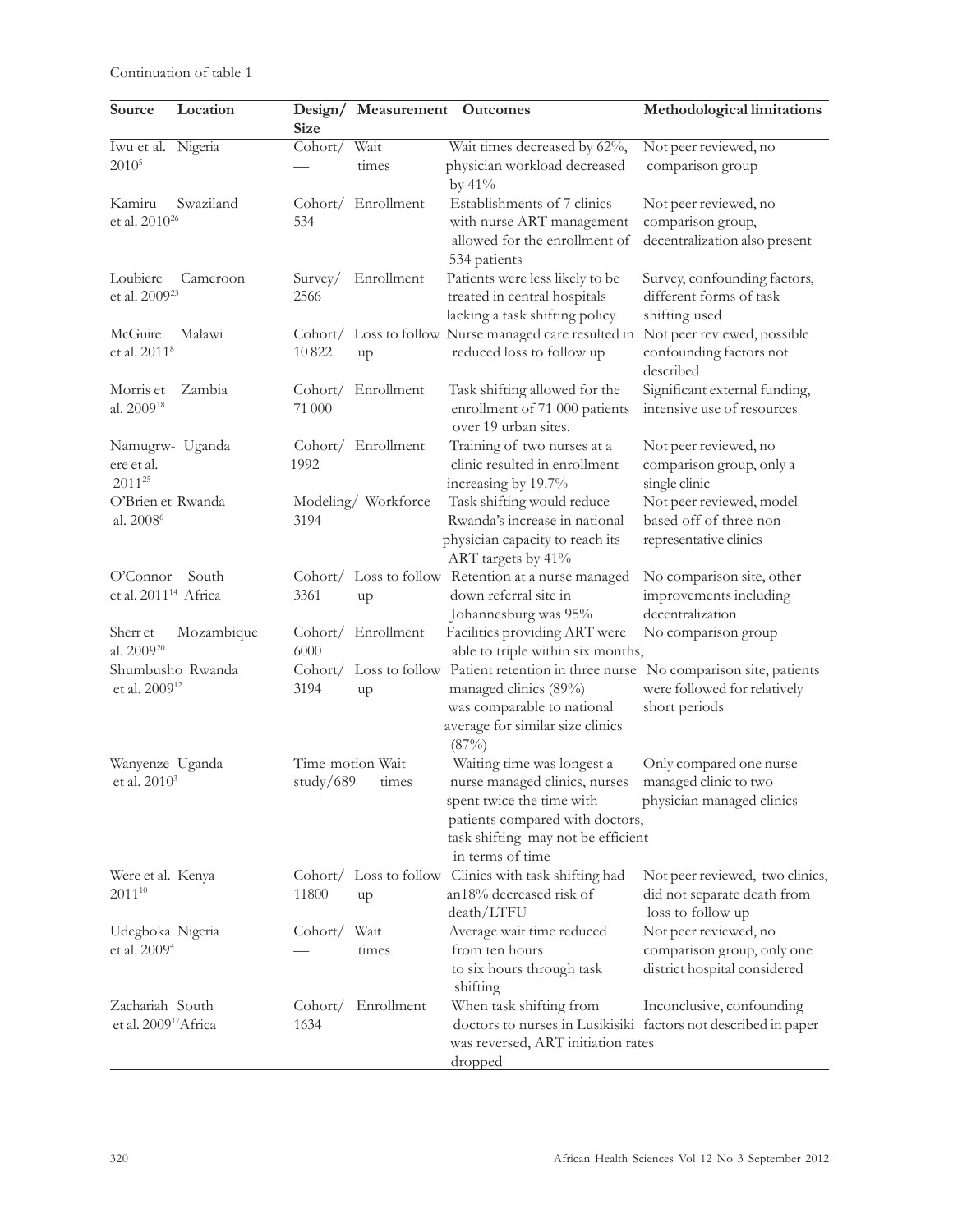**Figure 1: Flow chart of serach and screening process**



#### **Wait times and Workforce**

There have been many studies examining the effects of task shifting on secondary measures of access including wait times, workforce hours and retention in care (loss to follow up). The evidence is mixed. Wanyenze et al.<sup>3</sup> found that wait times in nurse managed clinics were significantly longer than those in physician managed clinics while two contradictory studies found that task shifting resulted in a decrease in mean wait time.<sup>4, 5</sup> O'Brien et al. measured the effect that task shifting has on physicians' workload in Rwanda on the assumption that a reduced workload would allow physicians to redirect their time to enrolling patients.<sup>6</sup> They calculated that without task-shifting policies, Rwanda will need to increase their physician workforce by 52% to hit ART enrollment targets. With task shifting policies, this increase is reduced to 11%.

#### **Loss to Follow up**

There is a significant body of evidence indicating that nurse managed care increases retention and reduces loss to follow up. Cohort studies from Swaziland<sup>7</sup>, Malawi<sup>8</sup>, Ethiopia,<sup>9</sup> Kenya<sup>10</sup> and South Africa<sup>11</sup> all found that clinics with task-shifting policies had reduced loss to follow up rates compared to similar clinics lacking task-shifting policies. Cohort studies in Rwanda<sup>12</sup>, Ethiopia<sup>13</sup> and South Africa<sup>14</sup> found that the retention rates at nurse managed clinics, 89%, 91% and 95% respectively, were above the national average in each country.

#### **Patient Enrollment**

There are a number of field reports suggesting that task shifting can be used to increase enrollment in antiretroviral therapy on a district and nation wide scale. In Thyolo, Malawi, task shifting from doctors to non-physician clinicians (primarily nurses) doubled ART initiation and allowed for universal access by 2009.15 In Lusikisiki, South Africa, ART initiation by nurses within rural clinics allowed for the doubling of initiation of patients.16 When this form of task shifting was reversed in 2006, with ART initiation restricted to physicians, ART initiation rates declined.<sup>17</sup> Task shifting policies in  $Zambia^{18}$  Lesotho<sup>19</sup> and Mozambique<sup>20</sup> were all reported to allow for a dramatic increase in patient enrollment. Studies in Haiti<sup>21</sup>, South Africa<sup>22</sup> and Cameroon<sup>23</sup> all found that task shifting policies reduced waiting lists for HIV treatment. Field reports from Botswana<sup>24</sup>, Uganada<sup>25</sup> and Swaziland<sup>26</sup> observed task shifting policies increased the enrollment of patients at primary clinics.

The only randomized controlled trial evaluating task shifting's effect on access recently reported initial data. The Streamlining Tasks and Roles to Expand Treatment and Care for HIV (STRETCH) trial randomly assigned 16 clinics in the Free State Province of South Africa to put in place policies of nurse managed and initiated HIV treatment and compared them to fifteen clinics which kept conventional physician care.<sup>27</sup> This trial occurred under the normal constraints of a public health system in a middle income country; training for nurse initiated ART was hindered by the high turnover rate and there was also difficulty in maintaining adequate ART supplies. Contrary to expectations, nurse initiation of antiretroviral therapy did not reduce waiting list mortality, with a hazard ratio of 0.92 for death  $(p=0.532)$  between nurse initiated and physician initiated clinics. However, this effect varied with patients' CD4 levels. The waiting list mortality for patients with CD4 <200 was equivalent for nurse and physician initiated clinics ( $HR = 1.0$ ) while the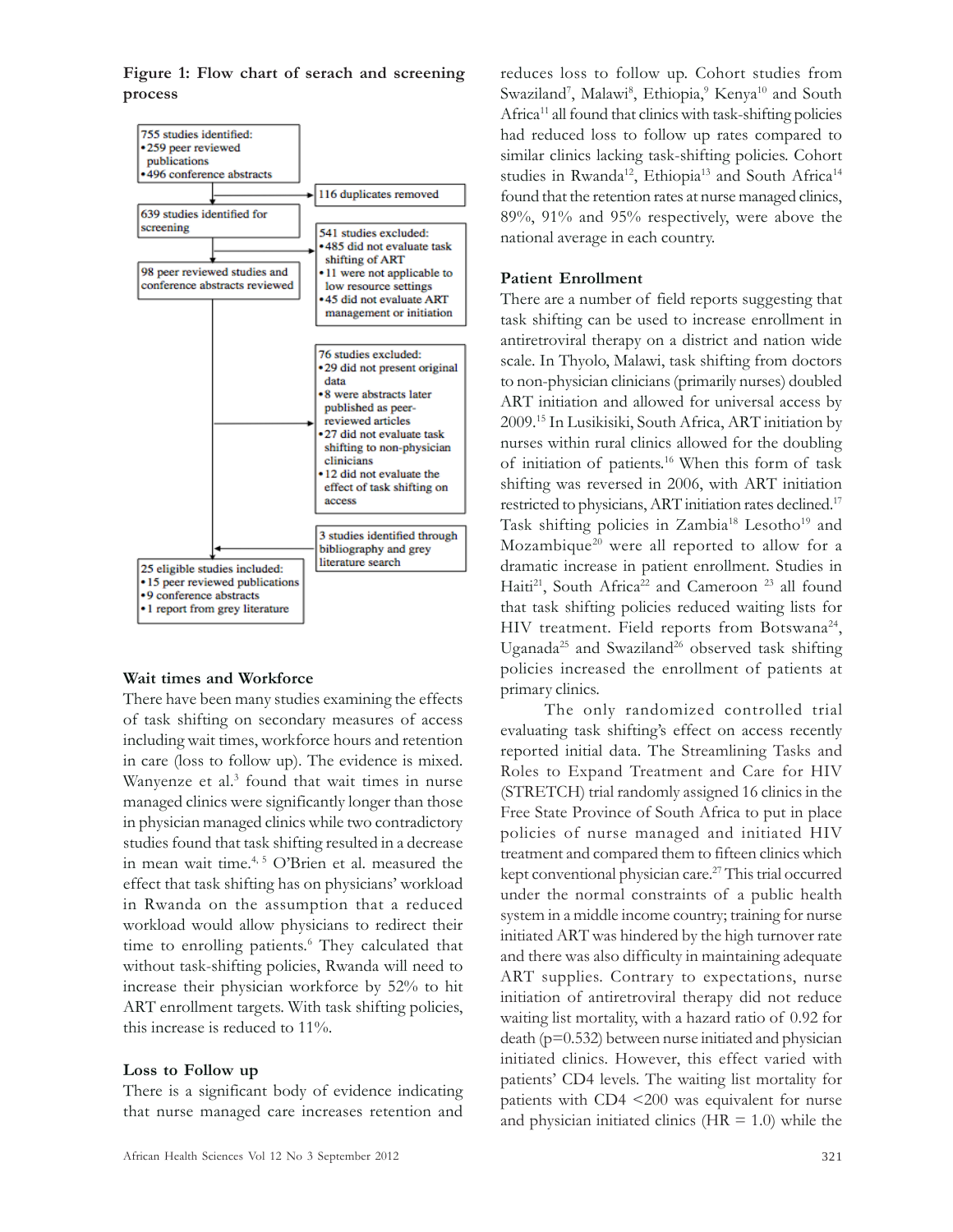waiting list mortality for patients with CD4 levels between 200 and 350 was reduced, although not significantly, at nurse initiated clinics (HR =  $0.73$ , p  $= 0.052$ ). There is an apparent contradiction between the evidence from this randomized controlled trial and the body of field reports, which will be elaborated on further in the discussion.

#### **Discussion**

The reported ability of task shifting to improve access to ART varies according to the measurement of access and the quality of the study. There is strong and consistent evidence that task shifting reduces loss to follow up and increases retention in care from studies in multiple countries in sub-saharan Africa. This has been attributed to the decentralization associated with task shifting.16 Providing treatment closer to patients' homes removes barriers associated with travel such as costs and taking time off work.<sup>16</sup> As clinicians tend to be concentrated in urban areas, the availability of physicians to prescribe ART at peripheral sites can be the limiting factor for treatment.16 Task shifting can thus strengthen the positive effects of decentralization by increasing the availability of clinicians at peripheral sites.

Field reports from multiple countries including Swaziland, Uganda, Rwanda, South Africa and Lesotho have all found that task shifting increases patient enrollment in ART. However, many of these studies suffer from significant methodological flaws such as a lack of comparison group. Further increasing the difficulty in interpreting these reports is the presence of confounding factors. Task shifting to nonphysician clinicians was typically only one of several interventions reported in these studies. Many included separate task shifting to lay workers $^{15, 16}$ , the use of first line tenofovir<sup>19</sup> and community support $22$ . These interventions have also benefited from substantial external funding from NGOs and may not reflect what is feasible within the constraints of a public health system<sup>28</sup>. The STRETCH randomized controlled trial, on the other hand, was conducted within all of the usual constraints of an underfunded public health system. Initial results, however, have indicated that it did not improve access to ART, as measured by a statistically significant decrease in waiting list mortaliyt<sup>27</sup>. A possible explanation for this apparent lack of effect is the difficulty in training nurses for their new roles and the high staff turnover throughout the trial.<sup>27</sup> Only 26% of patients in the nurse initiated arm of the trial were actually initiated by nurses, suggesting that

the STRETCH intervention was not fully implemented in the nurse initiating clinics<sup>27</sup>. The lack of a corresponding shifting of tasks from nurses to lay workers with the introduction of nurse initiated ART may also have overburdened nurses, inhibiting access to ART. In addition, the doctor initiated arm of the trial was able to dramatically increase prescribing rates during the trial.27

With the lack of high quality evidence that the STRETCH trial would have provided, it is difficult to validate the current expansion of nurse initiated care that is occurring in South Africa, Lesotho and other countries in Sub-Saharan Africa. However, the discrepancy between the results of the STRETCH trial and the field reports suggest external factors that may influence the efficacy of task shifting policies. The field reports suggest that improved access to ART came through a combination of task shifting policies with other interventions such as decentralization, task shifting to lay workers and community support, interventions lacking in the STRETCH trial. This suggests that task shifting should not be considered in isolation but rather as a part of the solution to the severe health care worker shortage in Africa. Task shifting to lay workers, for example, may be critical to ensuring that nurses' workloads stay manageable with the additional responsibilities of providing HIV treatment.16 Without the further inclusion of lay workers, increased access to treatment may be limited by the availability of nurses<sup>16</sup>. Similarly, measures such as increased pay for health care workers to improve retention, investment in long term training and increases in funding may increase the likelihood that task shifting policies can improve access<sup>29</sup>. Additionally, there is a significant body of evidence demonstrating equivalent outcomes between nurse and physician initiated ART<sup>2</sup> and there is evidence suggesting potential cost savings through the adoption of task shifting policies.<sup>2</sup> In this view, task shifting policies should be considered as an effective method of providing ART but not an effective method of increasing access to ART unless combined with significant training, support and other interventions.

It is important to acknowledge the limitations of this review. Although this review focused on the task shifting of ART management and initiation, these two terms encompass a broad range of tasks including testing, prescription of medicine, dispensing medicine, detection of complications and referral. Studies which refer to the same form of task shifting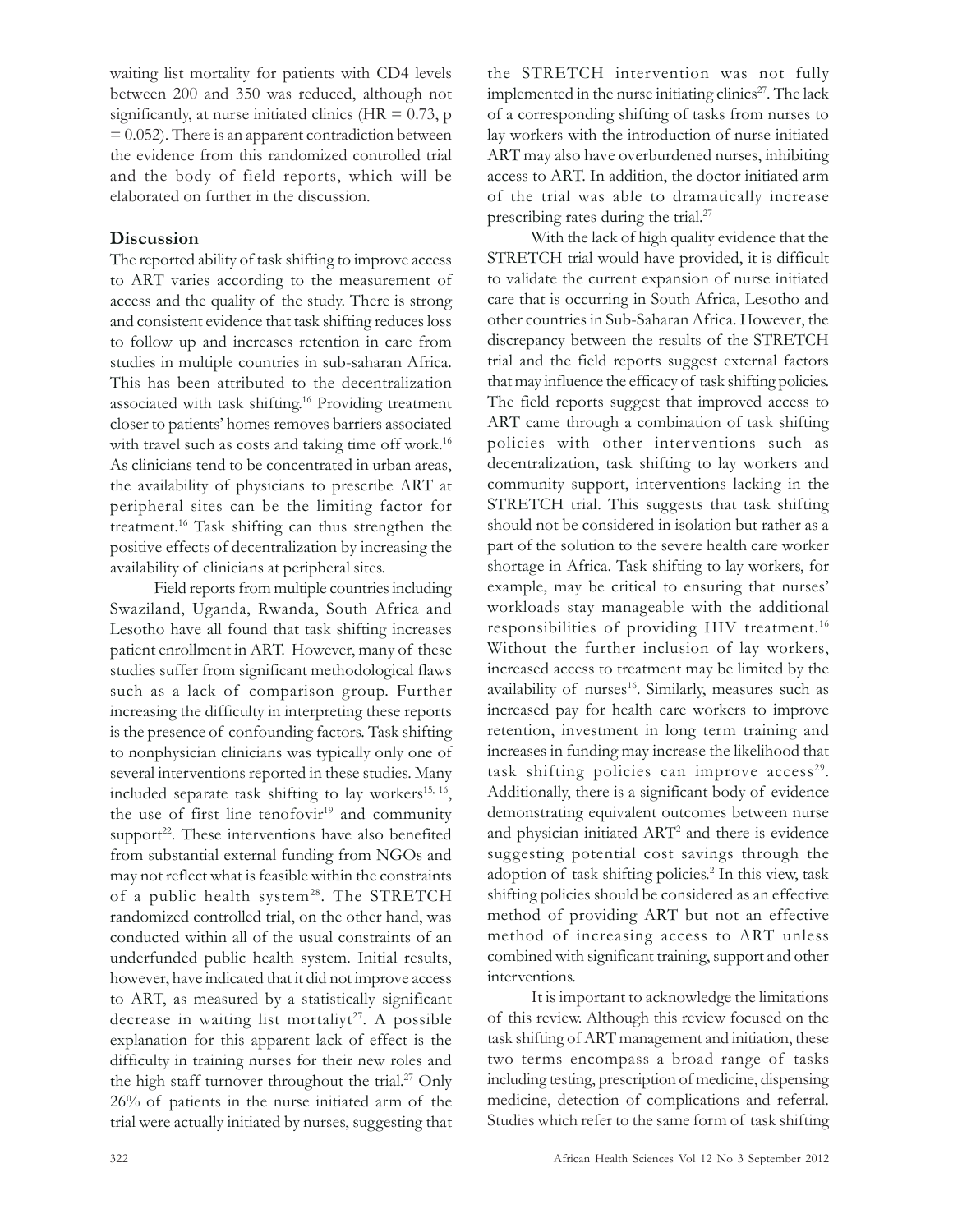may, in practice, implement highly dissimilar forms.2 While this hinders the comparison of studies, it may explain the variation in access seen in this review. Similarly, there can be substantial variation in the training and competencies of nurses or nonphysician clinicians between different countries and regions. Differing workloads prior to implementation of task shifting can also impact the ability of nurses to increase initiation rates, as previously mentioned.

There is substantial evidence that task shifting provides equivalent outcomes as traditional physician managed treatment<sup>2</sup> and this review provides further support for task shifting policies when implemented with additional strengthening programs. However, there remains resistance among many health authorities to implementing task shifting policies. Professional groups, for example, have objected to what they view as an encroachment of their authority.17 If task shifting is to be adopted across Sub-Saharan Africa, it is critical that research be done to identify these barriers and methods of removal.

## **Conclusion**

Although there is a large body of literature evaluating the effect of task shifting on access to antiretroviral therapy, much of it is hampered by poor methodology and the presence of confounding factors. A recent randomized controlled trial comparing clinics with nurse initiated ART against clinics with only physician initiated ART failed to find a statistically significant increase in access to ART. However, there is evidence that when combined with other interventions to strengthen the workforce and increase funding, task shifting can be effective at improving access. Therefore, task shifting policies should be considered by nations attempting to improve access but only as part of a broader set of efforts to improve HIV treatment. There is a need for more research into the effects of task shifting policies, especially randomized controlled trials and high quality cohort studies. However, trials comparing HIV treatment with and without task shifting policies may pose ethical issues that should be carefully considered prior to implementation. Studies comparing the efficacy of various combinations of task shifting policies would also be valuable and could help determine which support and training mechanisms are necessary to provide high quality care.

# **Acknowledgements**

Connor A Emdin is the recipient of the Heaslip Scholarship from University of Toronto.

# **Conflicts of Interest**

The authors have no conflicts of interest to report.

## **References**

- 1. UNAIDS. Global Report on the AIDS Epidemic. 2010.
- 2. Callaghan M, Ford N, Schneider H. A systematic review of task- shifting for HIV treatment and care in Africa. *Human Resources for Health* 2010; 8: 83.
- 3. Wanyenze RK, Wagner G, Alamo S, et al. Evaluation of the efficiency of patient flow at three HIV clinics in Uganda. *AIDS Patient Care and STDs* 2010; 24(7): 441-6
- 4. N Udegboka HM-J. Reduction of client waiting time through task shifting in Northern Nigeria. International AIDS Conference; Cape Town 2009
- 5. E Iwu IE, I Ezebuihe, O Caroline, E Umaru, A Gomwalk, M Moen, R Riel, J Johnson. Task shifting - a strategic response to human resource for health crisis: qualitative evaluation of hospital based HIV clinics in North central Nigeria. International AIDS Conference; Vienna 2010
- 6. Megan E O'Brien JC, Agnes Binagwaho, Fabienne Shumbusho, Jessica Price. Nurse delivery of HIV care: Modeling the impact of taskshifting on physician demand. Bill and Melinda Gates Foundation, 2008.
- 7. Humphreys CP, Wright J, Walley J, et al. Nurse led, primary care based antiretroviral treatment versus hospital care: a controlled prospective study in Swaziland. *BMC Health Services Research*. 2010; 10: 229
- 8. M McGuire GP, S Goossens, A Heinzelmann, O Chikwaza, E Szumilin, M Berthelot, M Pujades-Rodriguez. Task-shifting of HIV care and ART initiation: three year evaluation of a mixed-care provider model for ART delivery. International AIDS Conference; Rome 2011
- 9. Assefa Y, Kiflie A, Tekle B, Mariam DH, Laga M, Van Damme W. Effectiveness and acceptability of delivery of antiretroviral treatment in health centres by health officers and nurses in Ethiopia. *Journal of Health Services Research & Policy* 2011; (1): 24-9
- 10. MC Were JG, S Macharia, C Shen, CT Yiannoutsos, WM Tierney. Achieving quarterly